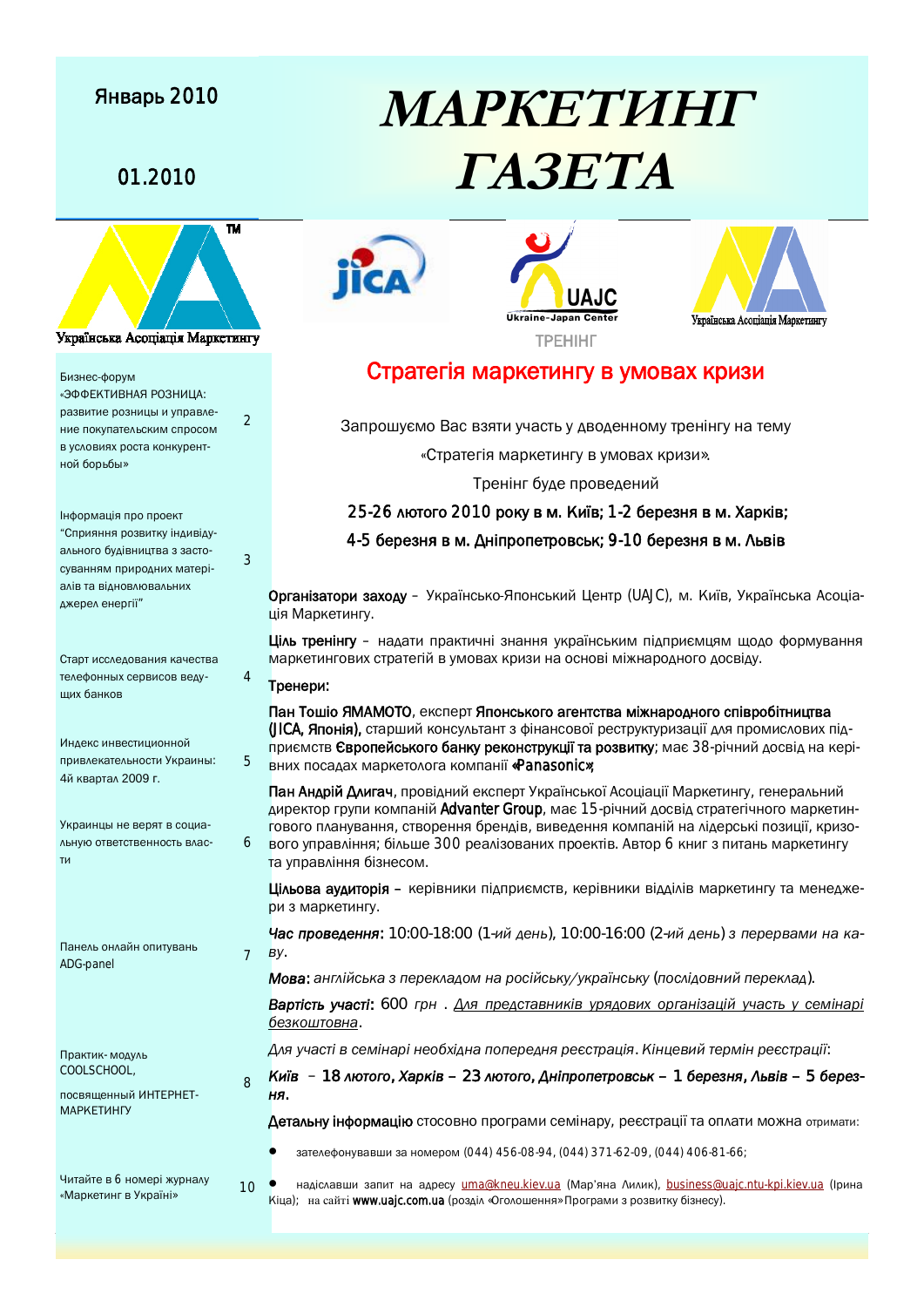#### ЦЕНТР СТРАТЕГИЧЕСКОГО РАЗВИТИЯ МАРКЕТИНГОВЫЕ СИСТЕМЫ

#### Бизнес-форум

## «ЭФФЕКТИВНАЯ РОЗНИЦА:

#### развитие розницы и управление покупательским спросом

#### в условиях роста конкурентной борьбы»

#### 11-12 марта (четверг, пятница) 2010 г.

г. Минск, Бизнес-центр гостиницы «Беларусь», Голубой зал

#### Организатор: ЧУП «Центр стратегического развития «Маркетинговые системы»

При поддержке Министерства торговли Республики Беларусь

Партнеры: ОО Гильдия маркетологов, консалтинговая группа «Здесь и сейчас», AC Nielsen, MASMI.

#### Генеральный информационный партнер: Продукт.by

Информационные партнеры: газета «Продовольственный рынок», Agrobel.by, Marketing.by, газета «Белорусы и рынок», «Экономическая газета»

Предназначен для руководителей объектов розничной торговли (продовольственные магазины, универмаги, универсамы, фирменные продовольственные магазины, магазины смешанных форматов), заместителей по коммерческим вопросам, руководителей отделов маркетинга и закупок.

Цель Бизнес-форума – обменяться опытом и выработать решения на основе опыта участников мероприятия по эффективному развитию розницы и управлению покупательским спросом в условиях роста конкурентной борьбы.

#### 11 марта, Бизнес-форум

#### Програма бизгнес-форума:

вступительная часть,: Развитие магазина в условиях роста сетей и гипермаркетов. Владимир Нерозя, «Универсам «Юбилейный-92»; Развитие розницы Республики Беларусь. Законодательные подходы. Министерство торговли Республики Беларусь

блок "Потребитель": Структура продаж в зависимости от формата торговли. Елена Борковская, AC Nielsen; Потребительская аудитория различных форматов розничной торговли. Марина Ефименко, MASMI

блок "Розница": Выбор эффективной концепции торгового объекта в условиях конкуренции. Ирина Савина, Консалтинговая группа «Здесь и сейчас»; Использование инструментов мерчендайзинга для построения программ лояльности. Максим Янкив, Консалтинговая группа «Здесь и сейчас»; Продвижение магазина. Программа лояльности потребителей. (Докладчик уточняется); Эффективность розницы: из квадрата в куб. Олег Гвоздик, Гильдия маркетологов России. Дискуссия «Пути повышения эффективности работы розницы»

блок "Поставщик": Поставщик - партнер или клиент? Способы эффективного сотрудничества с поставщиком. (Докладчик уточняется); Клуб стратегического партнерства – форма сотрудничества розницы и поставщика. Светлана Филонова, «Бритиш-Американ Тобакко Трейдинг Компани». Дискуссия «Вопросы сотрудничества с поставщиком»

Партнеры конкурса: Лаборатория аксиометрических исследований НОВАК, журнал Продукт.by: Магазин.

Конкурс «Лучший ритейлер: Выбор поставщиков»

«Лучший ритейлер: Выбор потребителей»

#### 12 марта, Мастер-класс «Эффективная розница»

Ирина Савина, Консалтинговая группа «Здесь и сейчас» (Минск)

Олег Гвоздик, Гильдия маркетологов России (Москва)

#### Координатор проекта: Дарья Слабко

Ten./ $\phi$ akc: (017) 321-20-40, (017) 321-22-44, [info@center-ms.com](mailto:info@center-ms.com), [www.center-ms.com](http://www.center-ms.com)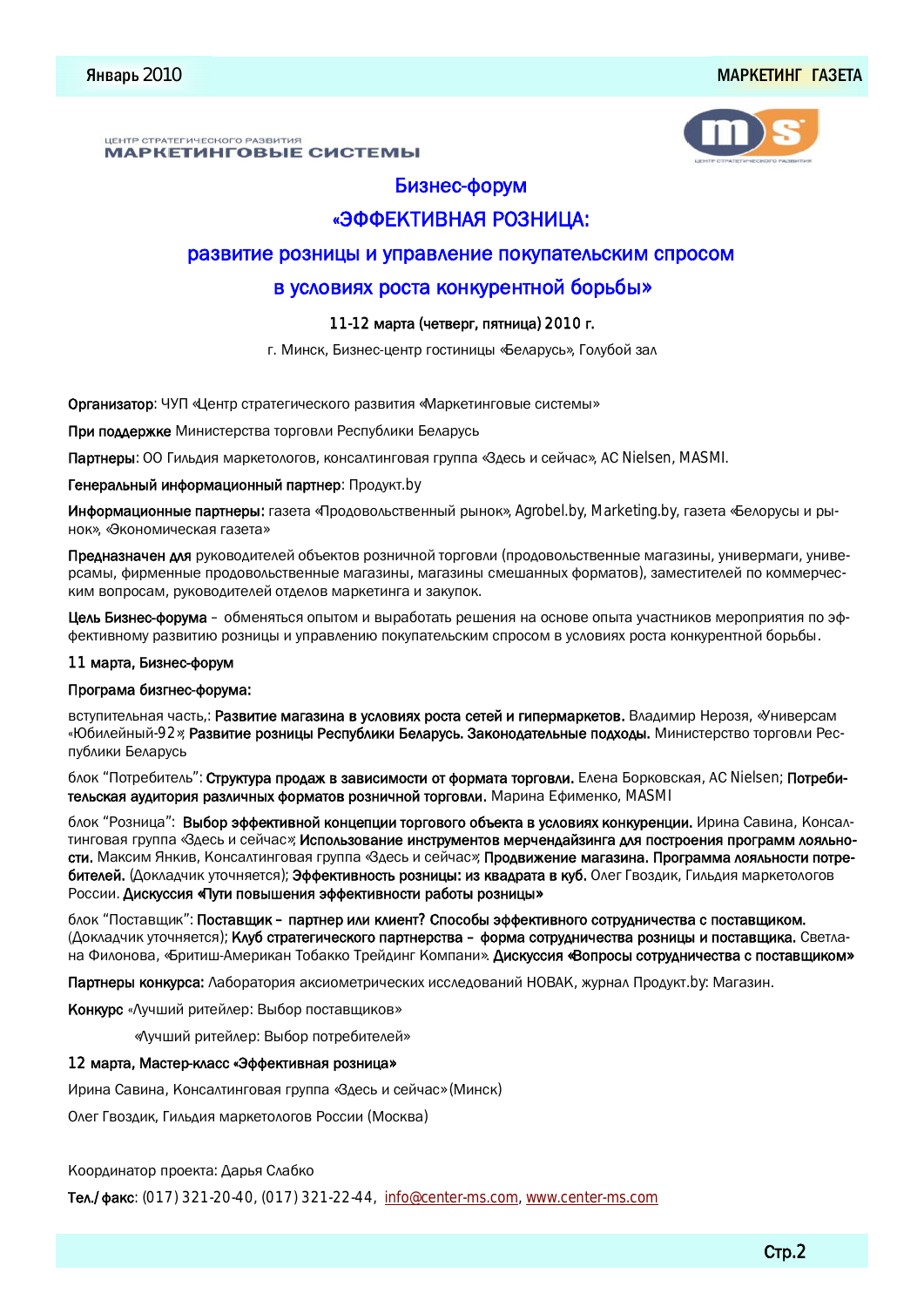

Рівненська обласна організація Всеукраїнської громадської організації "Українська Асоціація Маркетингу"

> *33028, ɦ. Ɋɿɜɧɟ, ɜɭɥ. ɋ. ɉɟɬɥɸɪɢ, 17 ɬɟɥ./ɮɚɤɫ (0362) 45 00 63, e-mail: [piton357@ukr.net](mailto:piton357@ukr.net)*

## Інформація про проект "Сприяння розвитку індивідуального будівництва з застосуванням природних матеріалів та відновлювальних джерел енергії"

Проект "Сприяння розвитку індивідуального будівництва з застосуванням природних матеріалів та відновлювальних джерел енергії" здійснюється Рівненською обласною організацією Всеукраїнської громадської організації "Українська Асоціація Маркетингу" з січня 2010 року за сприяння Канадського фонду підтримки місцевих ініціатив.

Місією проекту є впровадження в практику методів екологічного будівництва економічного та комфортного сучасного житла из застосуванням природних матеріалів та відновлювальних джерел енергії. Таким чином, за рахунок здешевлення витрат на будівельні матеріали та зменшення експлуатаційних витрат на енергоносії, сім'ї з середнім рівнем достатку отримують можливість будувати дешеве, екологічне, та, водночас, комфортабельне житло.

Проектна діяльність є продовженням реалізації програми «Екодім-геліотерм», яка була розроблена РОО ВГО «Українська Асоціація Маркетингу» у 2007 році та здійснювався протягом 2007-2009 років за рахунок фінансової та організаційної підтримки Координатора проектів ОБСЄ в Україні та Рівненської обласної державної адміністрації. В основу проекту екодому покладено принцип сталого розвитку – при якому задоволення потреб сучасного покоління не ставить під загрозу інтереси майбутніх поколінь. Архітектурні рішення забезпечують створення єдиної екосистеми будівлі та оточуючого середовища та забезпечують максимальне використання відновлювальних джерел енергії.

Партнером РОО ВГО «Українська Асоціація Маркетингу» в реалізації проектних заходів є обслуговуючий кооператив «Лани Полісся», який протягом 2007-2009 років виконав усі необхідні роботи, пов'язані з розробкою та затвердженням проекту землеустрою та орендував земельну ділянку площею 7,581 га на території Новоукраїнської сільської ради (с. Радиславка) Рівненського району Рівненської області для спорудження екологічного котеджного масиву. В 2010 році члени кооперативу планують виконати розробку містобудівної документації та проектів зовнішніх інженерних мереж, отримати відповідні дозволи на будівництво та спорудити два експериментальних житлових котеджі з солом'яних блоків. Солом'яні блоки в якості будівель-НОГО МАТЕРІАЛУ ПОЄДНУЮТЬ ОДГАЗ ДОСТОЇНСТВ: ВОНИ ДЕШЕВІ, МІЦНІ, ЕКОЛОГІЧНО ЧИСТІ, МАЮТЬ ХОРОШІ ТЕПЛОІЗОЛЯційні можливості, які після нанесення штукатурки посилюються. Стіна з солом'яних блоків «дихає», випромінює впевненість та захист.

Проект "Сприяння розвитку індивідуального будівництва з застосуванням природних матеріалів та відновлювальних джерел енергії" має на меті забезпечити інформаційну та консультаційну підтримку громадським ініціативам щодо будівництва екологічного та енергоефективного житла та передбачає, зокрема проведення круглих столів та семінарів-тренінгів з питань застосування природних матеріалів та відновлювальних джерел енергії в індивідуальному будівництві, видання книги та інформаційно-методичного посібника по будівництву екодому, проведення конкурсу інженерних та архітектурних рішень щодо використання природних матеріалів та відновлювальних джерел енергії в індивідуальному будівництві. Ентузіасти екологічного будівництва матимуть можливість взяти участь у майстер-класі «Спорудження будинку із соломи» в с. Радиславка.

Директор РОО ВГО «Українська Асоціація Маркетингу» О.Гладунов тел. (067) 360 02 63



КАНАДСЬКИЙ ФОНД ПІДТРИМКИ МІСЦЕВИХ ІНІЦІАТИВ

FOR LOCAL INITIATIVES

CANADA FUND



П<u>роект</u> здійснюється за сприяння Канадського фонду підтримки місцевих ініціатив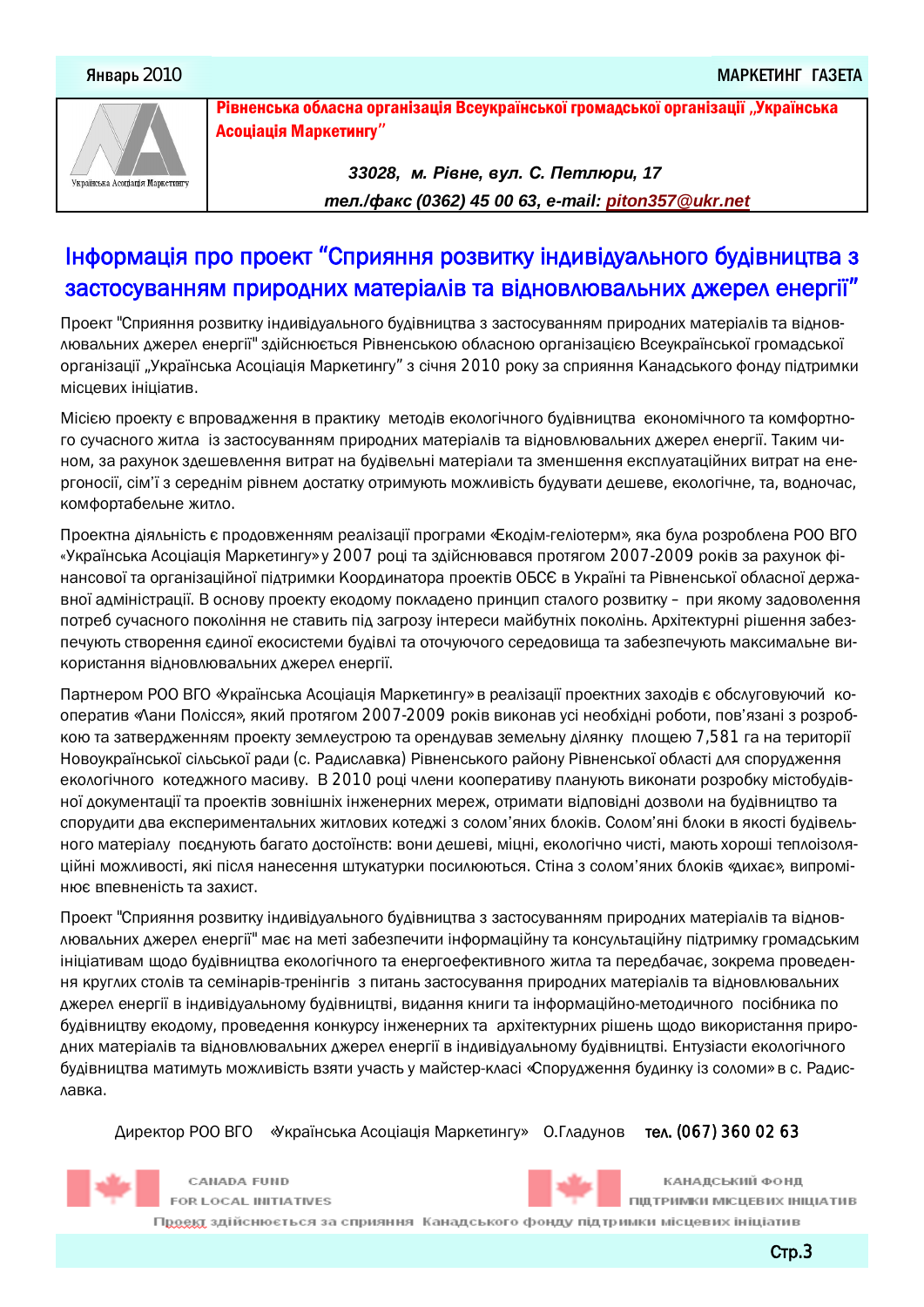#### Январь 2010 ́олу је ставио је ставио је ставио је ставио је ставио је ставио је ставио је ставио марк<mark>етинг газета</mark>



Українська асоціація директ маркетингу Ukrainian direct marketing

*ǜǺǷȈǶǺǷǷȂDZǹǾǼǺǮǭǬǹǶǺǮǽǷǺDzǹǺǹDZǰǺǺȂDZǹǴǾȈ, ǮDZǰȈǻǼǬǶǾǴȃDZǽǶǴǰǷȋǶǬDzǰǺǯǺǭǬǹǶǬ – ȉǾǺǺǽǹǺǮǹǺDZǽǼDZǰ*ство массовой коммуникации с клиентом. Но насколько качественное обслуживание получает потребитель, позвонив на банковскую горячую линию? Ответ на этот вопрос получит в феврале Клуб руководителей колл-центров «Hot Skills» при Украинской Ассоциации Директ Маркетинга (УАДМ), проведя Исследова*ǹǴDZǶǬȃDZǽǾǮǬǺǭǽǷǿDzǴǮǬǹǴȋǾDZǷDZȀǺǹǹȇȁǽDZǼǮǴǽǺǮǿǶǼǬǴǹǽǶǴȁ ǭǬǹǶǺǮ.*

Банковский сегмент - один из наиболее пострадавших за время кризиса. Те кто выстоял, активизируют свои рекламные и маркетинговые кампании, направляя их на возрождение доверия потребителей и возврат их в банки. Поэтому для банков важно сейчас не только делать выгодные предложения, но и обеспечивать высокий уровень оказываемого сервиса. Один из ключевых сервисных инструментов - call/контакт-ДЕНТО, КОТООЫЙ ЕСТЬ ПОДКТИЧЕСКИ В КАЖДОМ бАНКЕ. ВОТ ТОЛЬКО ВОПРОС КАЧЕСТВА ОбСЛУЖИВАНИЯ КЛИЕНТОВ ОСТАется открытым. Каждый call/контакт-центр «меряет» качество работы операторов внутри себя, но достаточно ли этого, чтобы обеспечивать потребителям именно тот сервис, которого они ожидают? Для того чтобы выяснить этот вопрос, в феврале будет проведено независимое исследование качества телефонных сервисов ведущих банков Украины.

Инициатор исследования - Клуб руководителей колл-центров «Hot Skills» при Украинской Ассоциации Директ Маркетинга (УАДМ). А непосредственно проводить исследование будет Экспертный Совет по вопросам деятельности колл-центров при УАДМ, в состав которого входят ведущие представители отрасли. Данное иссле-ДОВАНИЕ СТАНЕТ НА ПА ДА ДА ДА ДА ДА ДА ДА ОСЛАДАВАЛИ СА ДОДОВНОВА ДОДА ДА ДО ДА ДА ДА ДА ДА ДА ДА ДА ДА ДА ДА компаний и компаний дистанционной торговли). Исследования преследует две цели – продемонстрировать рынку лучшую практику отрасли и выработать критерии оценки качества работы контактных центров. Сейчас таких общепринятых критериев не существует. Эксперты надеются, что в ходе исследований такие критерии будут выработаны, и в дальнейшем именно по ним будет определяться уровень качества работы всех операторов отрасли. Техническим партнером исследования является членом Клуба Hot Skills - компания CCSolution .

Объектом исследования станут 25 банков Украины, входящих в ТОР 25 по суммарному значению кредитных и депозитных портфелей физических лиц (данные по состоянию на 1 января 2010г.).

Узнать о результатах исследования и, соответственно о качестве телефонного сервиса, который получают клиенты украинских банков, можно будет в марте на заседании Клуба руководителей колл-центров «Hot Skills».

Украинская Ассоциация Директ Маркетинга (УАДМ) – добровольное негосударственное некоммерческое объединение, созданное с целью развития рынков Директ Маркетинга и Mail Order (Дистанционной торговли) в Украине. В настоящий момент в члены УАДМ входит более 15 членов – компании, представляющие ДИСТАНЦИОННУЮ ТОРГОВЛЮ, ОТРАСЛЬ КОЛЛ-ЦЕНТРОВ И ДРУГИЕ.

Цели Ассоциации:

развитие рынка ДМ-услуг и популяризация ДМ-технологий в Украине;

координация деятельности участников ДМ рынка и профессиональной этики в сфере ДМ;

защита интересов и поддержка участников рынка ДМ и ДТ.

Подробная информация о проектах УАДМ: <http://uadm.com.ua/>

Клуб руководителей колл-центров «Hot Skills» создан Украинской Ассоциацией Директ-Маркетинга (УАДМ) и орг. комитетом Международного бизнес-форума «Дни Директ Маркетинга в Украине» в сентябре 2007 года. Цель Клуба: создание площадки для общения и обмена опытом профессионального сообщества. Выявление и популяризация лучшего опыта в сфере управления персоналом и другими ресурсами колл-центра. Знакомство участников рынка друг с другом. Подробнее о Клубе <http://www.dmdays.com.ua/rus/hot-skills/>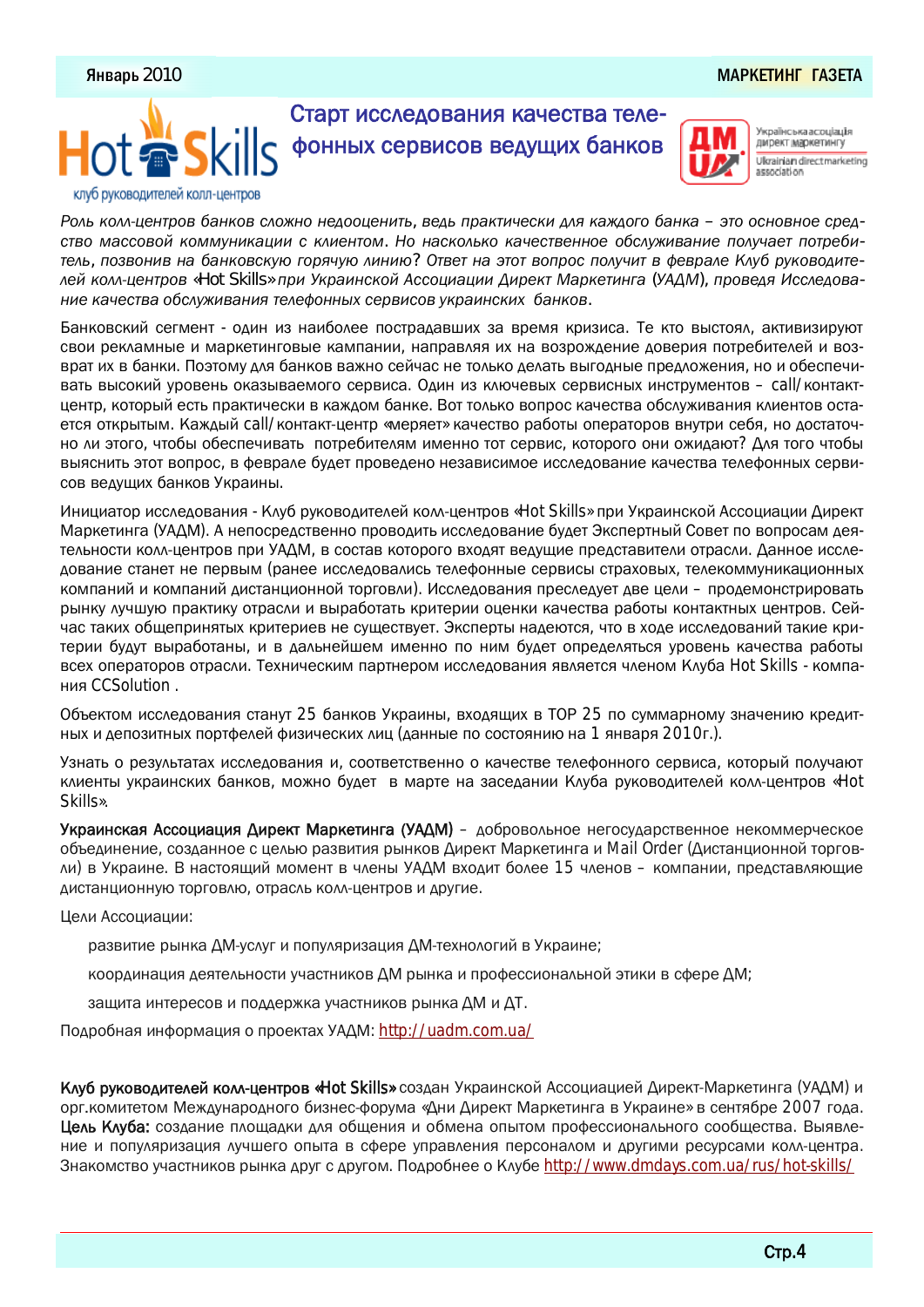#### Январь 2010

#### МАРКЕТИНГ ГАЗЕТА



## Индекс инвестиционной привлекательно- $$



Индекс Инвестиционной привлекательности Украины в четвертом квартале 2009 года остался практически без изменений по сравнению с третьим кварталом: показатель Индекса составил 2.57 по 5-бальной ШКАЛ ПРОТИВ 2.56 В ТРЕТЬЕМ КВАРТАЛЕ. Об ЭТОМ СВИДЕТЕЛЬСТВУЮТ РЕЗУЛЬТАТЫ ОЧЕРЕДНОЙ ВОЛНЫ ОПРОСА ПЕРвых лиц компаний-членов Европейской Бизнес Ассоциацией, проведенной Ассоциацией при поддержке InMind в декабре 2009 года.

На протяжении трех кварталов 2009 года Индекс демонстрирует стабильность. Оценки инвестиционного климата Украины и его отдельных компонентов остаются на уровне ниже среднего и не претерпевают изменений.

Эта оценка представителей бизнес структур инвесторов, работающих в Украине, свидетельствует об отсутствии каких-либо подвижек в области инвестиционной привлекательности страны на протяжении последних 9 месяцев.

Напомним, что после резкого падения в сентябре 2008



Индекс инвестиционной привлекательности

года и достижения наиболее низких показателей в октябре 2008 г и январе 2009 г. (2.22), Индекс начинает постепенно расти до показателя 2.64 в апреле 2009 г., после чего его показатели остаются практически без изменений.

Основные тенденции, которые наметились в конце года по сравнению с третьим кварталом, касаются оценок инвестиционного климата в ближайшие 3 месяца: за счет снижения количества крайне негативных ОЦенок и небольшого уменьшения позитивных ожиданий увеличивается доля умеренно негативных и нейтральных оценок климата в ближайшей перспективе.

Елена Попова, исполнительный директор InMind: «Бизнес в некотором смысле замер в ожидании решения политических вопросов, связанных с президентскими выборами. Текущая ситуация характеризуется для бизнеса неопределенностью и ожиданием преимущественно сохранения текущей ситуации или даже некоторого ее ухудшения».

Анна Деревянко, исполнительный директор Европейской Бизнес Ассоциации: «Инвестиционный климат страны уже давно нельзя назвать благоприятным. Даже чтоб вернуться к показателям 3го квартала 2008 года стране предстоит хорошо поработать. Разумные действия властей, особенно в период после выборов Президента Украины могут послужить позитивным сигналом для инвесторов и стать началом возрождения доверия бизнеса к стране. Поэтому мы надеемся, что результаты оценки Индекса инвестиционной привле-КАТЕЛЬНОСТИ ЕВРОПЕЙСКОЙ БИЗНЕС АССОЦИАЦИИ бУДУТ ПРИНЯТЫ ВО ВНИМАНИЕ ПРЕДСТАВИТЕЛЯМИ ВСЕХ ВЕТВЕЙ власти, и что будут реализованы реформы, направленные на улучшения экономической ситуации в Украине, о которых Ассоциация постоянно говорит, в частности в отчете «Через препятствия к успешному бизнеcy».

По мнению представителей бизнес структур в контексте экономического кризиса в 2009 году наиболее эффективными действиями компаний стала экономия затрат, что отметили 53% опрошенных компаний. Среди других названных действий, компании отметили планирование бизнес процессов и улучшение эффективности работы компаний (33%), а также акцент на действиях, связанных с усилением активности в области маркетинга и продаж (28%).

#### Об индексе инвестиционной привлекательности Украины:

Оценка Индекса инвестиционной привлекательности Украины проводится Европейской Бизнес Ассоциацией при поддержке исследовательской компании InMind. Индекс рассчитывается на основе регулярного мониторинга оценок инвестиционного климата Украины первыми лицами компаний-членов Европейской Бизнес Ассоциации. Детальная информация об индексе инвестиционной привлекательности и о результатах пяти волн исследования доступна на сайте Ассоциации: <http://www.eba.com.ua/ua/analytical/index.html>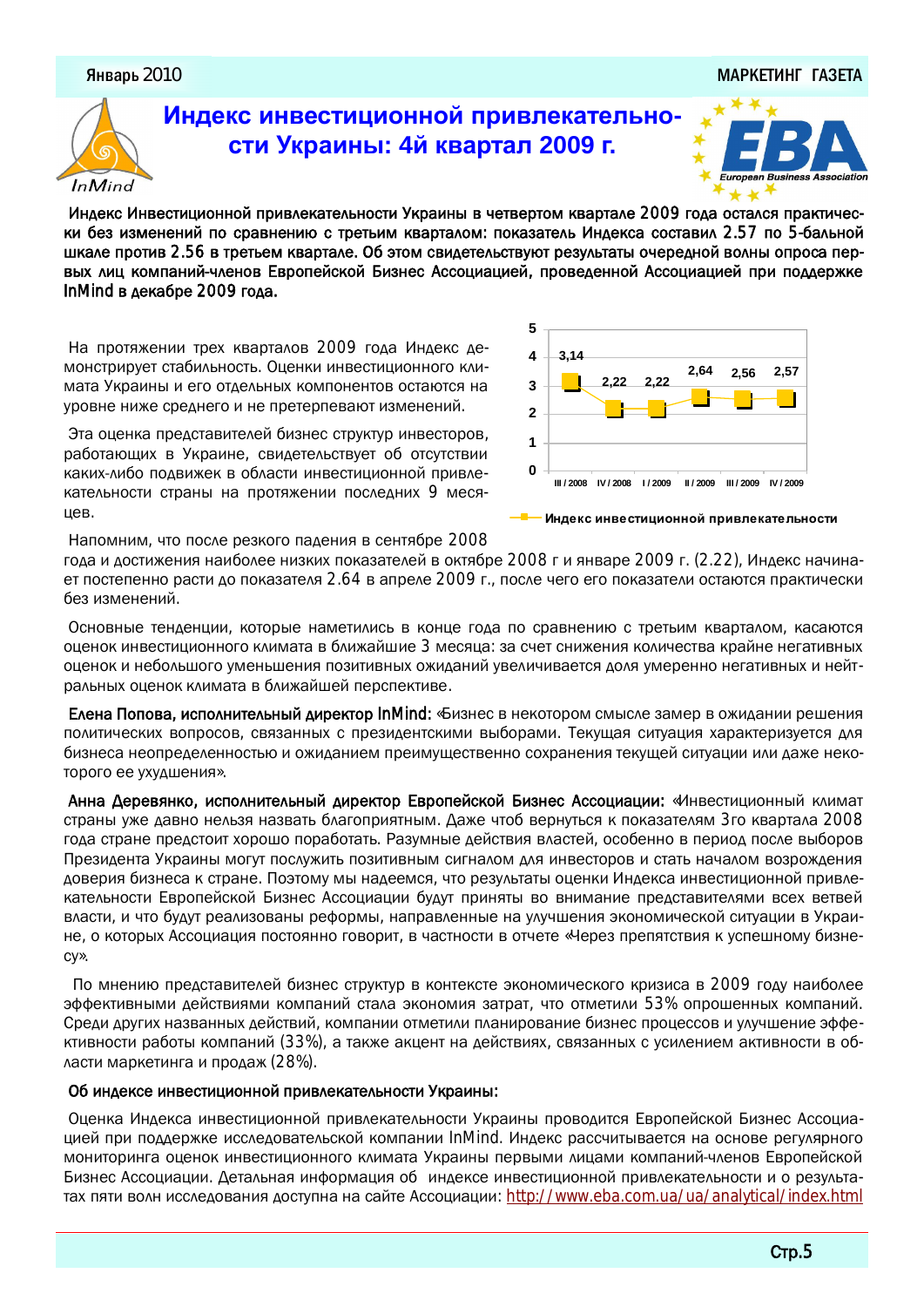| Schotsa St., 01133, Kyiv, Ukraine<br>+380 [44] 569-7205<br>+380 [44] 569-7206<br>www.inMind.com.ua |
|----------------------------------------------------------------------------------------------------|
|                                                                                                    |

## Украинцы не верят в социальную ответственность власти

Оценивая уровень прозрачности деятельности власти, бизнеса и СМИ, украинцы считают деятельность органов власти наименее прозрачной для общества. Об этом свидетельствуют результаты репрезентативного общенационального опроса жителей Украины в возрасте 18 лет и старше, проведенного компанией InMind в декабре 2009 года.

Органы власти, средства массовой информации и крупный бизнес – это основные группы, прозрачность Деятельности которых определяет индекс уровня прозрачности общества. Индекс рассчитывался по трем КОМПОНЕНТАМ: «ДОСТУПНОСТЬ ИНФОРМАЦИИ О ДЕЯТЕЛЬНОСТИ» КАЖДОЙ ИЗ ГРУПП, «СТЕПЕНЬ ОбЪЕКТИВНОСТИ ИНФОРмации», а также «социальная ответственность» деятельности группы для общества в целом.

Согласно проведенному общенациональному опросу, ни одна из перечисленных групп не получила высокой оценки «доступности» и «объективности информации» о деятельности группы. Наиболее недоступной, по мнению граждан Украины, является информация о деятельности крупного бизнеса. Скорее необъективной украинцы считают информацию о деятельности бизнеса и органов власти. При этом органы власти получи-ЛИ САМУЮ НИЗКУЮ ОЦЕНКУ ПО ПОКАЗАТЕЛЮ «СОЦИАЛЬНАЯ ОТВЕТСТВЕННОСТЬ И ПОЛЕЗНОСТЬ ДЕЯТЕЛЬНОСТИ ДЛЯ ОбЩЕСтва». Наряду с этим украинцы склонны более позитивно оценивать социальную ответственность деятельности СМИ и крупного бизнеса.





«На сегодняшний день не существует единой стратегии повышения прозрачности деятельности органов власти, бизнеса и СМИ, и это приводит к тому, что общество воспринимает информацию о работе этих групп как закрытую, необъективную и направленную скорее на манипуляцию общественным сознанием», отмечает Исполнительный Директор InMind, Елена Попова. – Наш первый замер показал, что оценка прозрачности общества в целом невысока, при этом низкая оценка деятельности органов власти и крупного бизнеса компенсируется более высокими оценками СМИ. Данный проект, реализованный совместно с Европейской исследовательской ассоциацией, направлен на мониторинг динамики общественного мнения. Анализ показателей Индекса в будущем покажет, произошли ли в общественном восприятии существенные изменения»

В рамках проекта Европейской исследовательской ассоциацией был также инициирован экспертный опрос представителей национальных и международных неправительственных организаций. По мнению опрошенных экспертов, измерение Индекса прозрачности крайне важно, потому что закрытость власти и бизнеса делает украинское общество неподотчетным и малопрозрачным. В сложившихся условиях бизнес диктует власти, как она должна работать, какие законы принимать и как строить взаимоотношения с обществом. Указывая на влияние бизнеса на власть, эксперты оценивают уровень доступности и объективности информации о крупном украинском бизнесе ниже, чем уровень открытости власти и СМИ. Власть в свою очередь или закрывает важную для общества информацию, или, создавая иллюзию открытости, подает ее в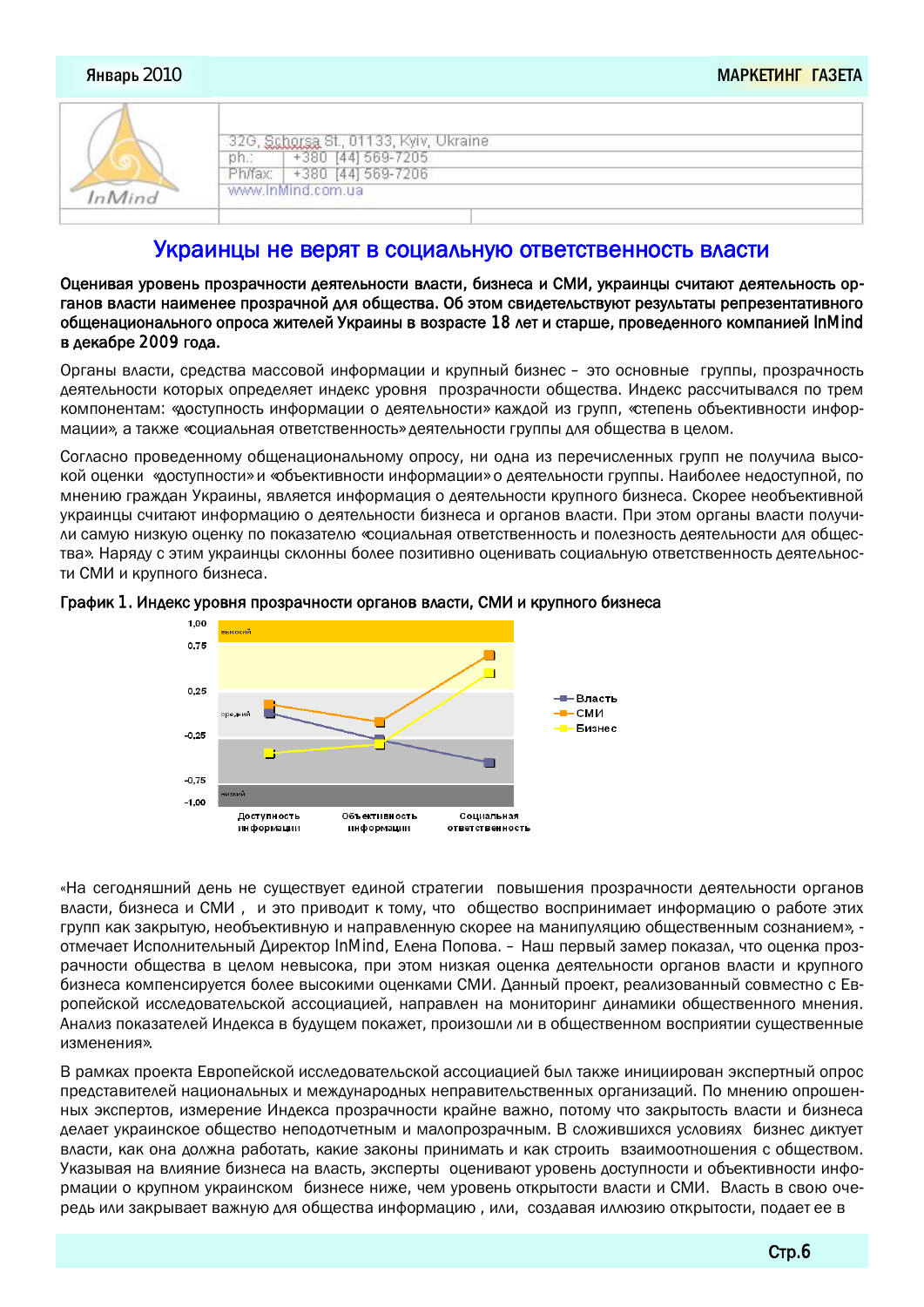искаженном виде, тем самым дезинформируя общество. СМИ, по мнению экспертов, в настоящее время

выглядят как наиболее прозрачная группа, что, собственно, определяется их особой публичной ролью, хотя деятельность СМИ порой не соответствует критериям демократического общества.

Светлана Горная, эксперт Европейской исследовательской ассоциации считает, что «результаты опроса еще раз указывают на необходимость постоянного общественного мониторинга деятельности власти и крупного бизнеса. А для этого должны быть наконец-то приняты четкие законы, выполнение которых обеспечит прозрачность деятельности тех групп, о которых мы говорим.

Роль СМИ и экспертной группы остается прежней: объяснять обществу, почему власть устанавливает именно такие правила игры, и как установленные сегодня правила и законы повлияют на общество и жизнь каждого гражданина Украины сегодня, завтра и в отдаленной перспективе».

Информация об исследовании. Обшщенациональное репрезентативное исследование жителей Украины в возрасте 18 лет и старше, методом поквартирного личного опроса. Выборка стохастическая, репрезентативная, N=1000, теоретическая погрешность выборки не превышает 3%.

#### Справка о компании:

**Европейская исследовательская ассоциация** – неправительственная организация, направленная на исследования и анализ реальных показателей деятельности украинской власти, бизнеса, неправительственных структур и СМИ с дальнейшим стимулированием всех исследуемых групп к большей открытости и готовности к проведению реальных реформ в жизни страны. Ассоциация представляет общественное и незаангажированное экспертное мнение относительно социально-экономических процессов в Украине.

InMind, www.inmind.com.ua - исследовательское агентство полного цикла, представитель Factum Group в Украине. InMind предоставляет полный спектр услуг в области маркетинговых исследований и консалтинга: количественные и качественные исследования рынка, потребителей, продукта, а также инновационный анализ и исследовательский аудит.

| ____<br>---                    | $-$ ctio |           |          | 图ra. |
|--------------------------------|----------|-----------|----------|------|
|                                | a        |           | a<br>$-$ |      |
| the company of the com-<br>___ | r        | $\bullet$ |          | p    |

## Панель онлайн опитувань ADG-panel

Компанія Action Data Group розпочала роботу проекту ADG-panel - <http://actiondatagroup.com/panel/>

ADG-panel - це онлайн-проект, який дозволяє будь-якій дорослій людині регулярно брати участь у оплачуваних опитуваннях, які проводить компанія Action Data Group як в рамках своїх маркетингових задач, так і для компаній-клієнтів.

Беручи участь у онлайн-опитуванні, респонденти можуть розраховувати на винагороду за витрачений час та зусилля. Власне, як це відбувається і в очних опитуваннях. З тією лиш різницею, що свою винагороду респонденти отримуватимуть у вигляді поповнення свого мобільного рахунку. Тож обов'язковою умовою участі у проекті є постійний доступ до мережі Інтернет, електронна пошта та наявність мобільного телефону українського оператора.

Для того, щоб розпочати роботу у проекті, потрібно пройти процедуру реєстрації. Після заповнення необхідних анкетних даних респондент отримає на свою електронну адресу повідомлення з інструкцією для завершення реєстрації. По завершенню реєстрації можна брати участь у анкетуваннях.

Маючи членство у ESOMAR (Всесвітній Асоціації Професіоналів-Дослідників Суспільної Думки та Ринку) та УАМ (Української Асоціації Маркетингу), компанія Action Data Group суворо дотримується правил та рекомендацій проведення інтернет-опитувань, отже результати як платних, так і безплатних опитувань обробляються та узагальнюються без фіксації персональних даних респондентів.

Володимир Градиський

Business Development Manager

Action Data Group LLC

+380 (056) 370-22-82 [www.actiondatagroup.com](http://www.actiondatagroup.com)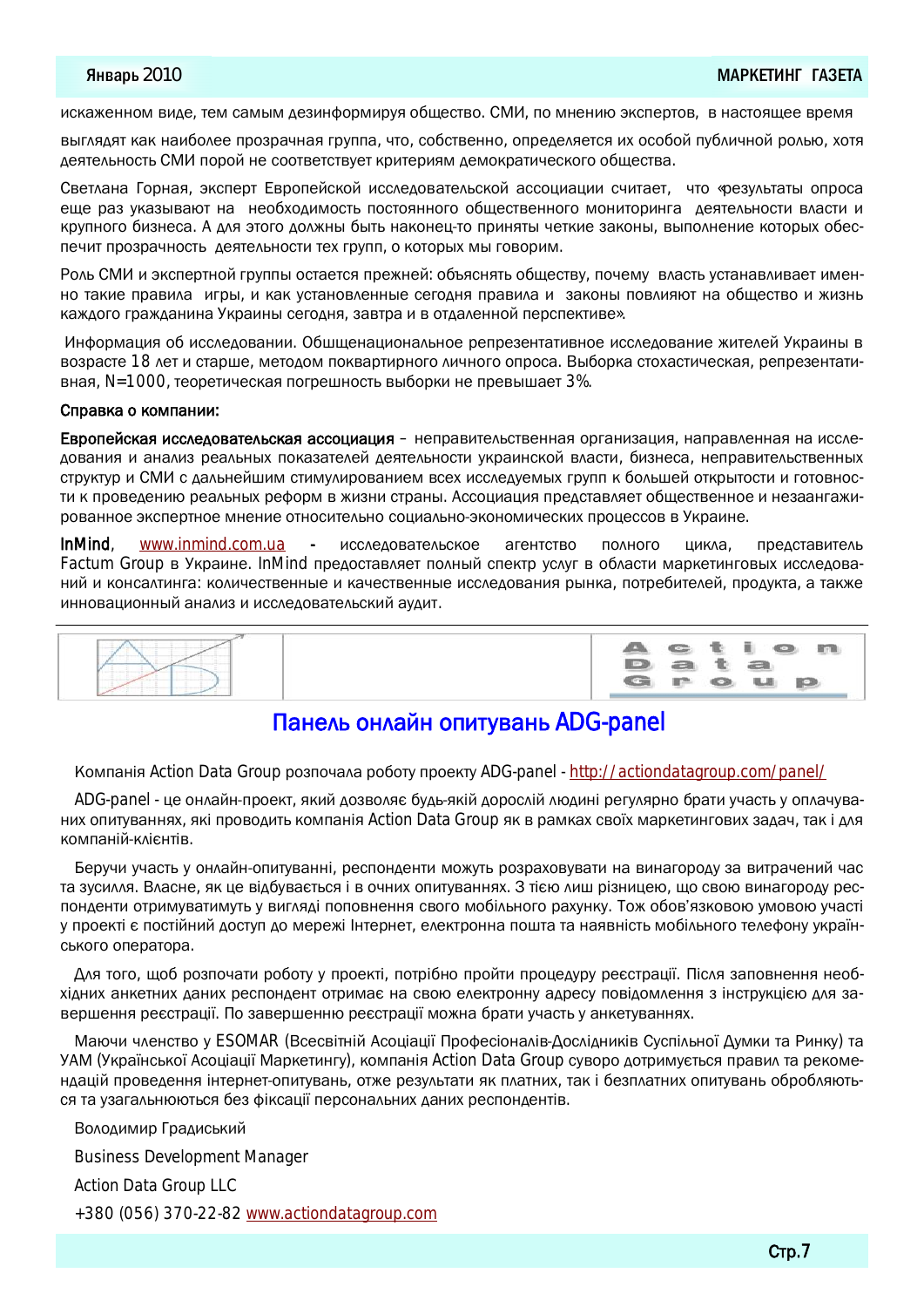





секреты блогосфе

## Практик- модуль COOLSCHOOL,

## ПОСВЯШЕННЫЙ ИНТЕРНЕТ-МАРКЕТИНГУ

#### 17, 18 и 19 февраля 2010 года практик- модуль COOLSCHOOL,

посвященный ИНТЕРНЕТ-МАРКЕТИНГУ - единственному каналу коммуникации, спрос на который возрос в период кризиса.

#### ЦA:

- представители рекламных, маркетинговых отделов Заказчиков,
- дизайнеры
- рекламисты, развивающие в своем РА направление интернет-маркетинга.

#### Зачем это Вам?

- Понять зависимость результата рекламных кампаний в сети от качества дизайна.
- Научиться создавать ДИЗАЙН, который «ПРОДАЕТ» в сети.
- Знакомиться с технологиям вирусных, провокационных кампаний. Окунуться в мир блогосферы.
- Узнать секреты контекстной рекламы во всех ее неиспользуемых нами возможностях.
- Выработать НАВЫКИ создания малобюджетных ВЫСОКОЭФФЕКТИВНЫХ кампаний в сети.

#### В программе:



#### 17 февраля 2010г.

Оксана Олефиренко, директор интерактивного агентства QMEDIA. В сфере рекламных коммуникаций - 10 лет. Первая масштабная рекламная кампания в интернете, проведенная самостоятельно - ДП «Siemens».

Сторонник внедрения инноваций в агентстве. Любимая работа - креативить и брейнстормить с команлой.

Опытом успешных рекламных кампаний готова делиться с теми, кому это интересно.

Имеет солидный стаж докладчика, в том числе и в рамках Киевского Международного фестиваля рекламы, конференций "Интернет-Бизнес". Член интерактивного жюри КМФР.

Прошла стажировку в Израиле по направлению «Новые направления и инструменты, которые работают в интернете».

#### Секреты web - креатива и его влияние на эффективность рекламной кампании

13:00 – 15:00»Из тысяч лиц узнал бы я мальчонку», или как пробиться сквозь пестроту рекламных объявлений именно к своему потребителю.

15:00 – 17:00 «Привыкли руки к топорам», или, какие инструменты в интернете играют первую скрипку.

17:00 - 17:30 пленэйр

17:30 – 20:00 Кейсы. Практическая работа. УРА, наконец, покреативим. Практикум с плюшками и пряниками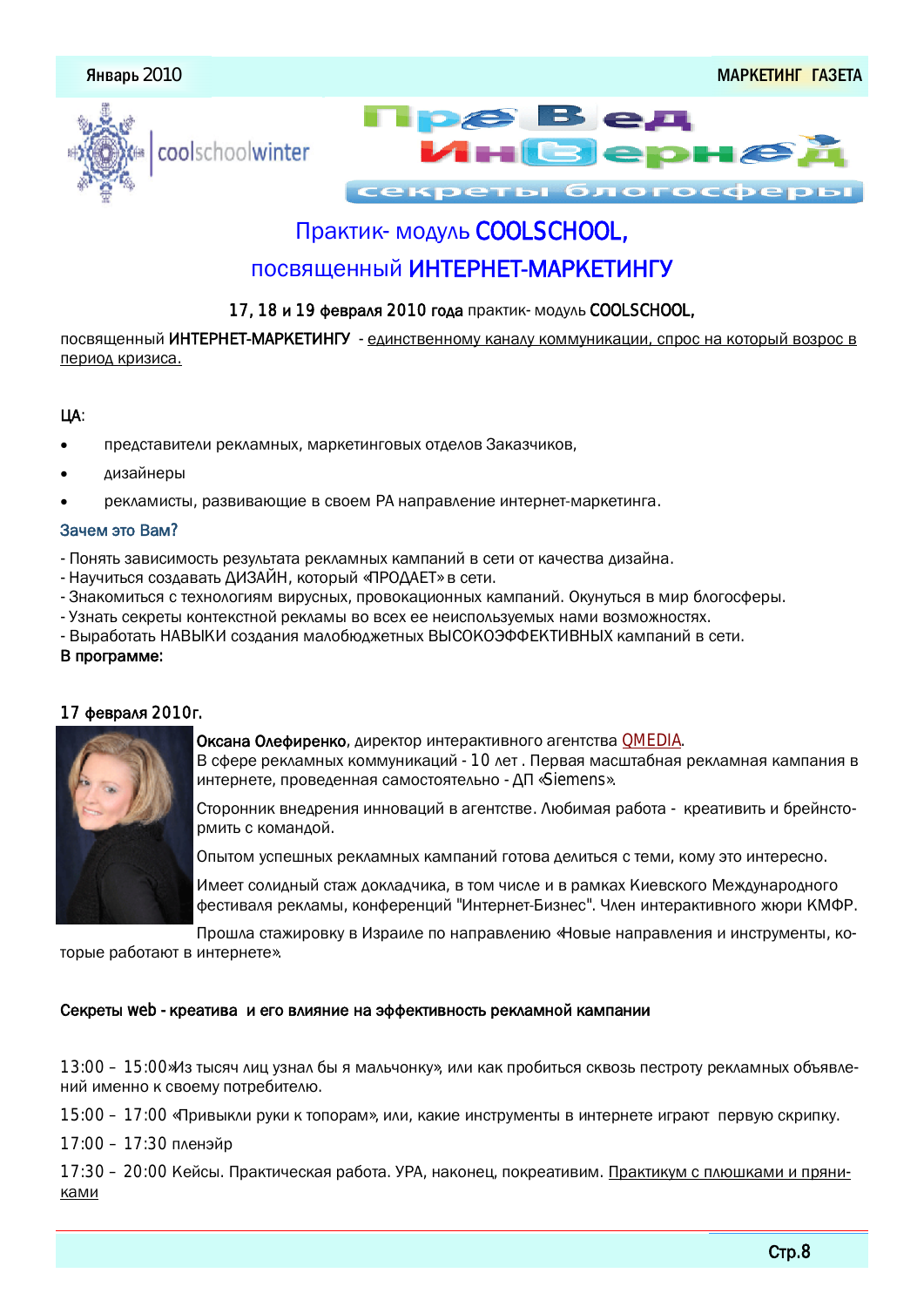#### Январь 2010

#### 18 февраля 2010г.



Виктор Ишков, директор компании OgilvyOne – подразделения цифровых коммуникаций Ogilvy&Mather в Украине, управляющий директор Mather Communications, креативного агентства в составе Ogilvy&Mather

Клиенты: IBM, Carlsberg Group (Tuborg), Avon, GSK, Forum Bank, IDS, etc.

Harpaды: New York Advertising Festival (шортлист), Epica Awards (серебро), Golden Hammer (серебро, диплом), Golden Drum (шортлист), ММФР (золото, шортлист) Идея! (золото, серебро), Белый Квадрат (серебро, бронза), Effie Awards (бронза), КМФР (бронза, шортлист), КАКАДУ (золото), Золотой ПРОпеллер (золото).

#### Новые технологии в цифровых коммуникациях, вирусные, провокационных кампании и блогосфера.

- 16.00 17.00 креативность и инновации в цифровых коммуникациях
- 17.00 18.00 использование социальных медиа в работе с брендами
- 18.00 19.00 вирусность / самораспространяемый контент. что и как.
- 19.00 20.00 мировые тренды и локальные примеры

#### 19 февраля 2010г.



Роман Боженко, директор по маркетингу компании «Бегун-Украина». В сфере маркетинга - более 6 лет. Эксперт в области интернет-рекламы. Отвечает за анализ украинского рынка интернет-рекламы, разработку и реализацию стратегии развития компании. Автор статей и комментариев в различных on-line и off-line СМИ. Докладчик на отраслевых конференциях и корпоративных семинарах.



и Анна Христюк, PR-специалист, профессионал в области формирования и реализации коммуникационной политики, докладчик на тематических семинарах, преподаватель в школах повышения квалификации для специалистов сферы деятельности маркетинг и пиара, автор различных публикаций.

Специалист по работе с контекстной рекламой в системе Begun. Имеет большой опыт ведения успешных рекламных кампаний в различ-НЫХ ОТРАСЛЯХ ДЕЯТЕЛЬНОСТИ.

#### Секреты Контекста.

- 13.00 14.00 Контекстная реклама: основы, понятия, критерии
- 14.00 15.00 Рынок контекстной рекламы: игроки, продукты, технологии
- 15.00 16.00 Практические рекомендации по созданию эффективной рекламной кампании
- 16.00 17.30 пленэйр
- 17.30 18.30 Интерфейс: инструментарий рекламной кампании
- 18.30 19.30 Оценка эффективности рекламной кампании
- 19.30 20.30 Практические занятия

#### Локация:

Туристический комплекс "ПРОЛИСОК«, пр. Победы, 139 в двух остановках маршрутки от ст.м. «Житомирская» №37, 561, 772.

Расположен в парке, который фактически является частью большого леса на окраине Киева.

Нужно лишь 15-20 минут, чтобы доехать на автомобиле к центру города, так что пребывание в "ПРОЛИСКЕ" - это пребывание в городе и в зоне отдыха одновременно.

#### Стоимость курса = 450 грн. для студентов, 1100 грн. для остальных граждан (без учета НДС).

Подробности: [www.coolschool.com.ua](http://www.coolschool.com.ua) Руководитель проекта Лена Педай [lena@coolschool.com.ua](mailto:lena@coolschool.com.ua)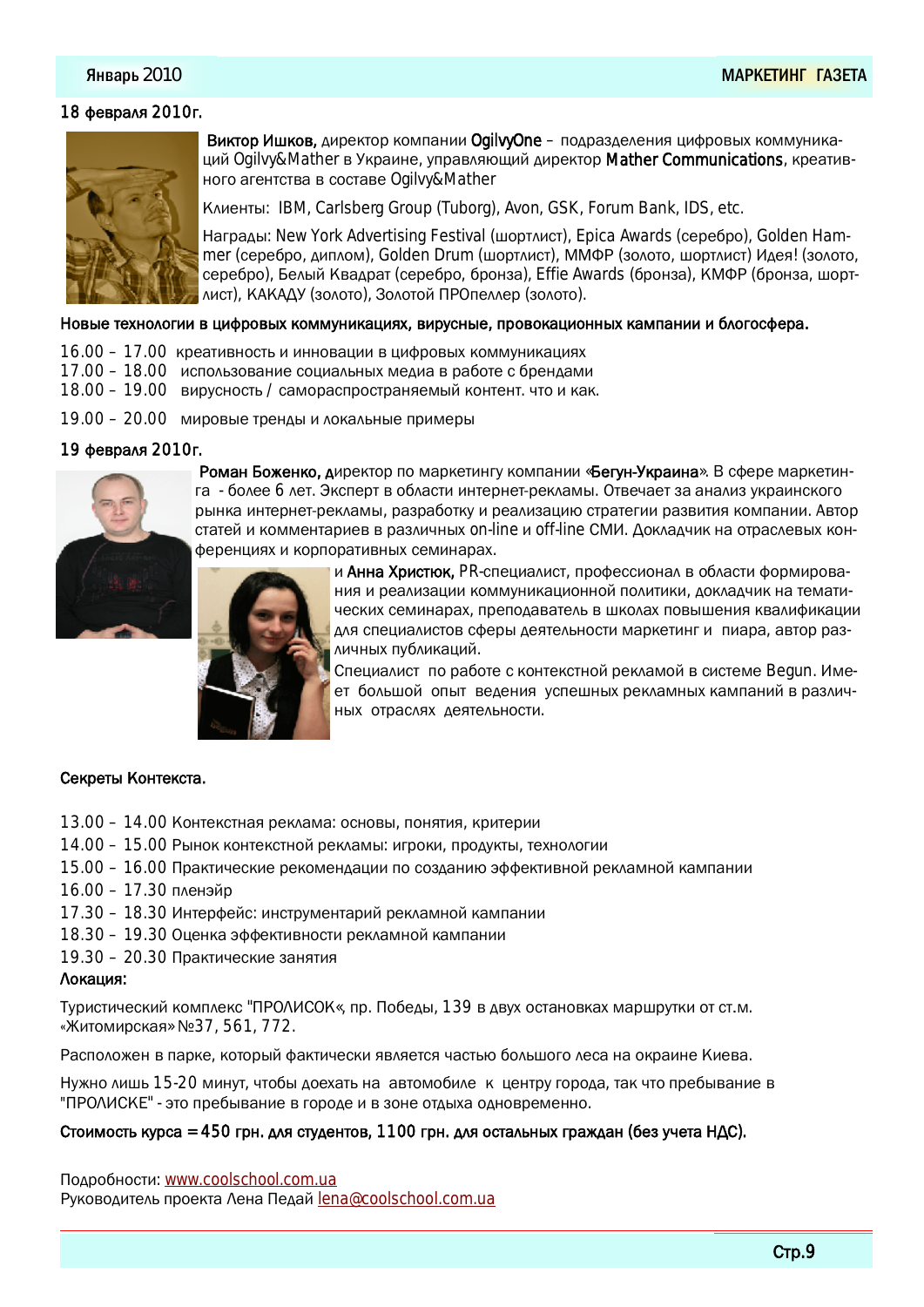## ЧИТАЙТЕ В 6 НОМЕРІ ЖУРНАЛУ «МАРКЕТИНГ В УКРАЇНІ»

## *ǐǔǜǑǖǞǔǎǔ ESOMAR ǥǚǐǚ ǛǜǚǎǑǐǑǙǙǫ ǐǚǝǗǃǐǒǑǙǨ ǣǑǜǑǓ ǘǚǍǃǗǨǙǃ ǞǑǗǑǠǚǙǔ.* Консультаційна чернетка

У сучасному суспільстві мобільні телефони набувають переваг як головний спосіб телефонних комунікацій, отже, для ESOMAR винятково важливо, працюючи з глобальною до-СЛІДНИЦЬКОЮ ГАЛУЗЗЮ, ВСТАНОВИТИ ЧІТКІ МЕЖІ ДЛЯ ПРОВЕДЕННЯ ДОСЛІДЖЕНЬ З ВИКОРИСТАННЯМ мобільних телефонів. Ціль даних директив – введення професійних стандартів роботи, найкращих практик і встановлення поважних стосунків з особами, яким телефонують.

#### ГОЛОВНІ ТВЕРДЖЕННЯ ПРО МАРКЕТИНГ В УГОРЩИНІ

Дана стаття надана для публікації Угорською Асоціацією Маркетингу в рамках співпраці між Українською Асоціацією Маркетингу та Угорською Асоціацією Маркетингу. 28 травня 2009 року у місті Мукачеві на міжнародної науково-практичної конференції «Роль підприємництва та неурядових організацій в розвитку міжнародного та міжрегіонального співробітництва на основі маркетингу» був підписаний Меморандум про співпрацю між Українською Асоціацією Маркетингу та Угорською Асоціацією Маркетингу. Від Угорської асоціації меморандум підписав голова пап Козак Акош, генеральний директор «GfK» в Угорщині від Української асоціації - генеральний директор пані Ірина Лилик, заступник головного редактора журналу "Маркетинг в Україні".

Дані, наведені у статті спираються на результати двох досліджень, проведених у 2008 р. компанією «GfK» в Угорщині. Метою дослідження було виявлення як менеджмент **УГОРСЬКИХ КОМПАНІЙ УСВІДОМЛЮЄ РОЛЬ МАРКЕТИНГ.** МЕТОДОЛОГІЯ ДОСЛІДЖЕННЯ: ОНЛАЙНдослідження, з вибіркою 85 компаній, час опитування 10-15 хв.

## ПОРІВНЯЛЬНИЙ АНАЛІЗ МЕТОДОЛОГІЇ КЛАСИФІКАЦІЇ ТА ПОРЯДКУ СКЛАДАННЯ СКАРГ І ЗА-ПИТАНЬ СПОЖИВАЧІВ В УКРАЇНІ З ЧИННОЮ ПРАКТИКОЮ У ЄВРОПЕЙСЬКОМУ СОЮЗІ ТА BUMOTAMU ЗВЕРНЕННЯ ЄВРОПЕЙСЬКОЇ КОМІСІЇ (SEC (2009)948) ВІД 7.7.2009)

## Дослідження виконано завдяки підтримки спільного проекту Європейського Союзу та Програми розвитку Організації Об'єднаних Націй «Спільнота споживачів та громадські об'єднання»

В статті наведений аналіз чинного українського законодавства та основних засад його застосування у сфері захисту прав споживачів на скарги, в цілому та на прикладі рекламної галузі. Аналіз Звернення Європейської Комісії до Європейського парламенту, Ради, Свропейського економічно-соціального комітету і Комітету регіонів у справі гармонізації методології класифікації та оприлюднення скарг і запитань споживачів. Надано аргументований аналіз доцільності участі та основних проблемних моментів для України в процесі гармонізації методології класифікації та оприлюднення скарг і запитань споживачів відповідно до звернення Європейської Комісії.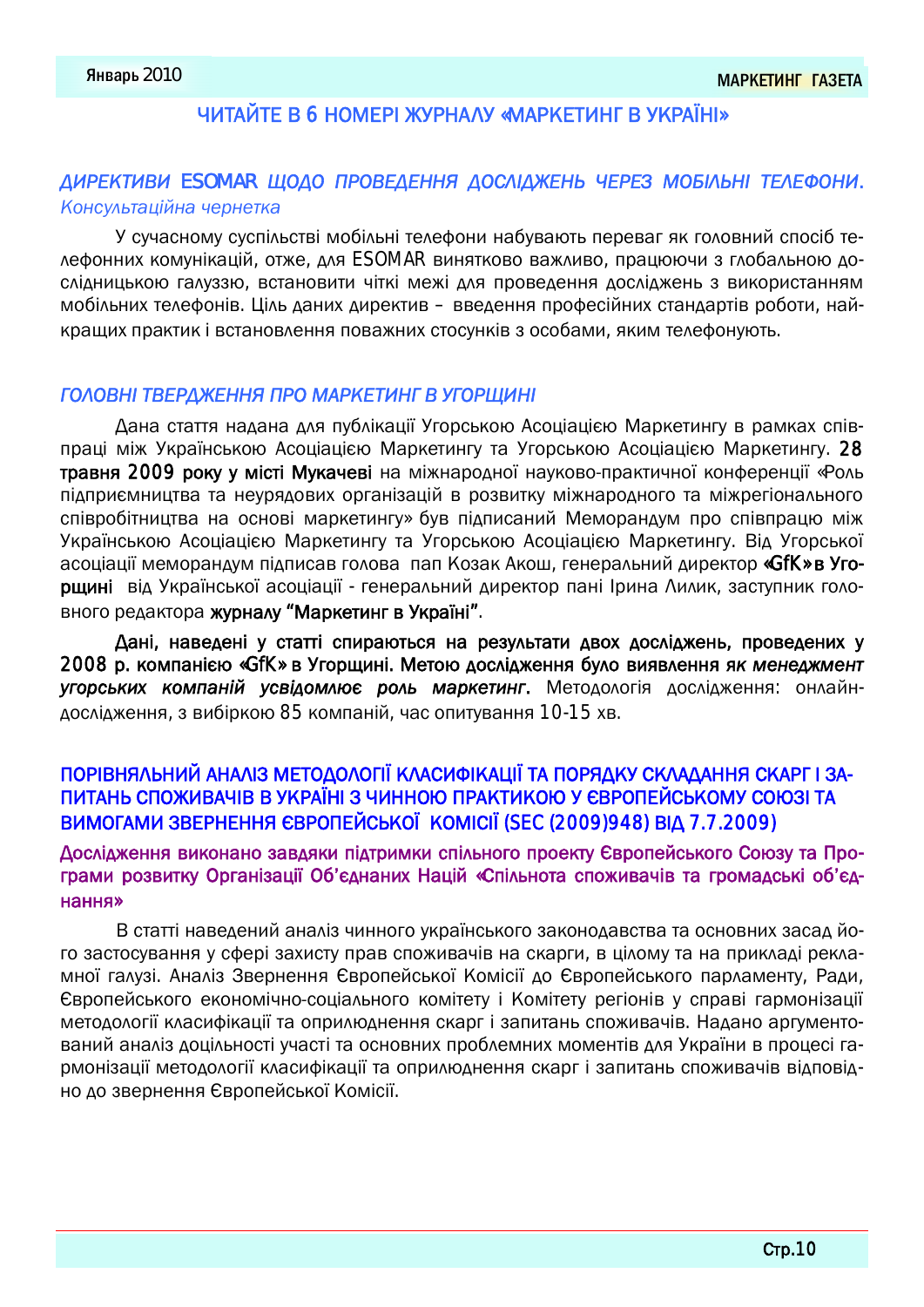## Расписание тренингов Украинской Ассоциации Маркетинга

| Дата            | Название тренинга                                | Тренер                 | Стоимость, грн. (с<br>ПДВ) скидка для чле- |
|-----------------|--------------------------------------------------|------------------------|--------------------------------------------|
| 06.02.2010      | Медиапланирова-                                  | Радченко Вероника      | нов УАМ - 15%<br>980                       |
| 10.00 - 17.00   | ние                                              |                        |                                            |
| 13.02.2010      | Финансы для мар-                                 | Лылык Ирина            | 980                                        |
| $10.00 - 17.00$ | <b>КЕТОЛОГОВ</b>                                 |                        |                                            |
| 15.02.2010 -    | Креативный Бриф                                  | <u>Таранская Елена</u> | 980                                        |
| 17.02.2010      |                                                  |                        |                                            |
| 19.00 - 21.00   |                                                  |                        |                                            |
| 20.02.2010      | Креативный Бриф                                  | Таранская Елена        | 980                                        |
| 10.00 - 17.00   |                                                  |                        |                                            |
| 28.02.2010      | Практика примене-                                | Примак Татьяна         | 980                                        |
| $10.00 - 17.00$ | ния BTL акций                                    |                        |                                            |
| Февраль -       | Стратегия маркети-                               | Тошио Яматото, Ан-     | 600 (без скидки)                           |
| март 2010       | нга в условиях кри-<br>зиса Организаторы:        | дрей Длигач            |                                            |
|                 | Украинско-                                       |                        |                                            |
|                 | Японский Центр,                                  |                        |                                            |
|                 | Украинская Ассоци-                               |                        |                                            |
|                 | ация Маркетинга                                  |                        |                                            |
| 06.03.2010      | ПР в системе или                                 | Примак Татьяна         | 980                                        |
| $10.00 - 21.00$ | система в ПР? Паб-<br><u>лик рилейшнз в биз-</u> |                        |                                            |
|                 | несе                                             |                        |                                            |
| $19.04.2010 -$  | <u>Курсы</u>                                     |                        | 1980                                       |
| 23.04.2010      | «Практический Мар-                               |                        |                                            |
|                 | <b>КЕТИНГ»</b>                                   |                        |                                            |
| 24.06.2010      | Пятый Международ-                                |                        | 500                                        |
|                 | ный Форум "Промы-                                |                        |                                            |
|                 | шленный Марке-                                   |                        |                                            |
|                 | <u>тинг"</u>                                     |                        |                                            |

#### В стоимость тренингов входят раздаточные материалы, обед, кофе – паузы.

По окончанию тренинга выдается Сертификат УАМ. [\(http://uam.in.ua,](http://uam.in.ua)www.jobmarket.com.ua, [www.rabotaplus.com.ua,](http://www.rabotaplus.com.ua) [www.ukrfirm.com,](http://www.ukrfirm.com) [www.kompass.ua](http://www.kompass.ua), [www.jobs.ua,](http://www.jobs.ua) [www.treko.ru](http://www.treko.ru), ebitda.com.ua, otvetim.com.ua, moitreningi.ru, [www.training.ua](http://www.training.ua), trn.com.ua, [www.job.ukr.net](http://www.job.ukr.net), 212.com.ua, kadry.itop.net, [http://mami.org.ua,](http://mami.org.ua) sostav.ua.